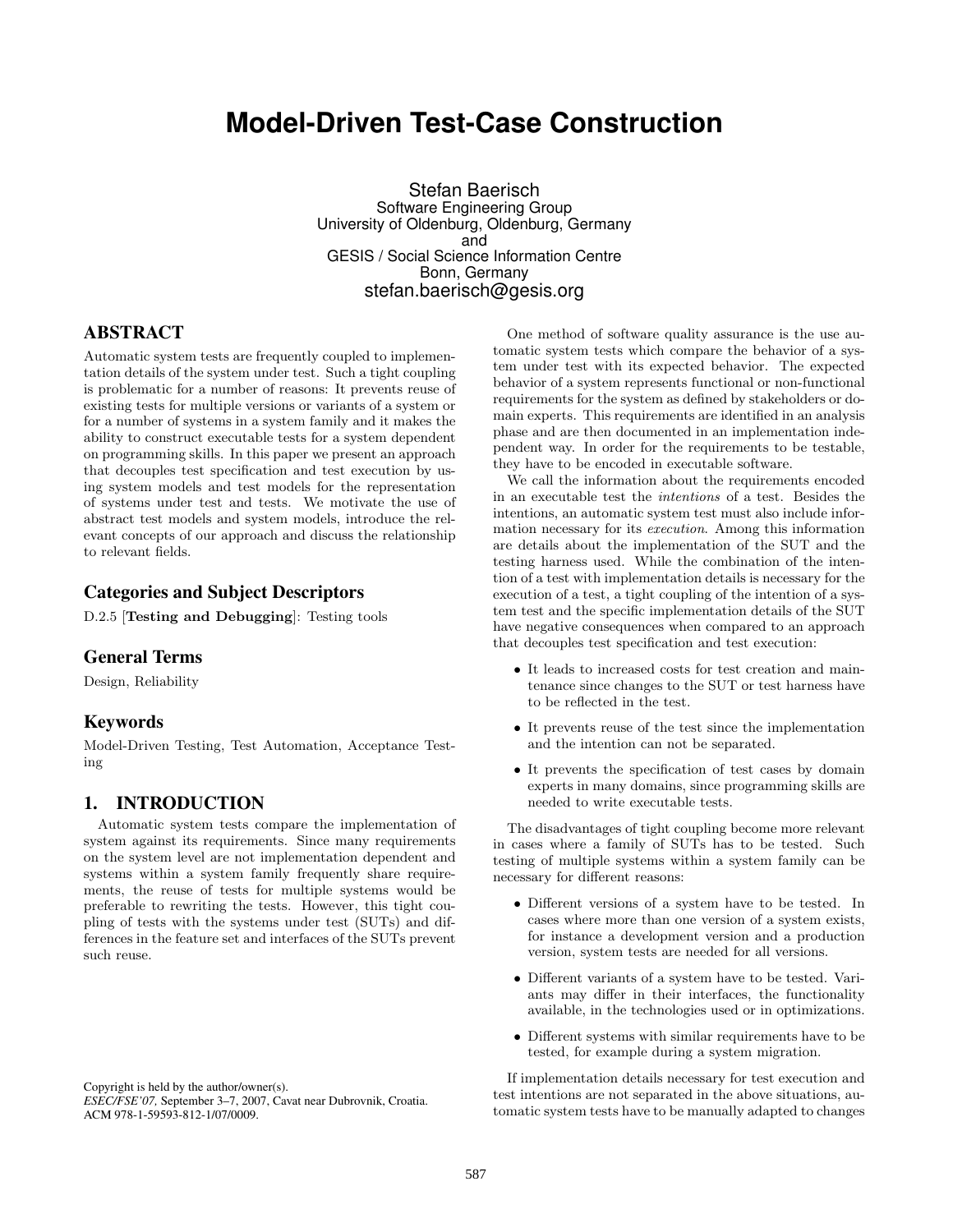in the interface, even if the tested requirements as expressed by the intentions are identical. When the different systems within a system family are not only different regarding their interfaces, but also differ in their features [5], the reuse of test cases without a clear separation of intention and execution details is hindered by the fact that the features exercised by a test case can not be determined from the test case itself. In order to allow the reuse of tests, an approach to automatic system testing must fulfill the following requirements:

- The specification of tests independent from the implementation of the tested system and the test harness must be supported.
- It is necessary to be able to select tests for a SUT based both on the features exercised by a test and the features available for a system.
- The system must be able to add information needed for test execution to the test intention in order to execute the test on the SUT.

# 2. RESEARCH QUESTION

Our research addresses the question how the intention and implementation of automatic system tests can be expressed in a way that allows the reuse of tests for different versions or variants of a system or for multiple systems within a family of systems and enables domain experts without programming skills to specify tests.

It is our hypothesis that it is possible to achieve this goal by modeling the intentions of tests and the relevant aspects of different SUTs in abstract, formal models. These models are used for the specification of abstract tests which are used for the generation of executable test code in a model transformation phase. By separating the development of a set of core assets for testing in an application domain and the development of the infrastructure needed for the execution of test for specific systems, the reuse of test intentions is supported.

In order to answer the research question and to validate our hypothesis, the following details have to be considered:

- How can the tests be identified that are relevant for the quality assurance of a system and can be expressed by abstract models?
- On what level of abstraction must SUTs and tests be represented to be independent from implementation details but suitable for automatic testing? How can information about implementation details that is necessary for the execution of tests be managed?
- How can test models be represented in a way that allows their instantiation by domain experts without specific technical skills?
- How can the variability of different SUTs be expressed and when in the test specification and execution process should this variability be considered? Is it more feasible to define tests completely independent of the specifics of a system under test and add details in a separate step or should test be specified under consideration of the specifics of multiple systems as represented by their system models?

## 3. APPROACH

In this section we give an overview of our approach, called Model-Driven Test Case Construction (MTCC). We introduce the different types of models and metamodels, discuss their use in the testing process and illustrate how reuse of tests can be achieved by separating the development of system independent tests and the generation and execution infrastructure for specific infrastructures.

## 3.1 Use of Models in MTCC

MTCC uses two models to represent SUTs and the tests executed on the SUTs:

- Test models express the intention of the test, they represent the domain-specific requirements that are verified by the test.
- System models describing the SUT must include information about the features and interfaces that are relevant for the definition and the execution of tests, but still abstract from implementation details.

In order to transform test-models into executable tests for specific systems, both information from the test model and the system model is necessary. We consider two approaches to combine information from the two types of models:

- In an early binding approach, system models for one or multiple SUTs are used to instantiate a specific test metamodel that only supports the definition of tests that can be executed on these SUTs.
- Using a late binding approach, tests are modeled using only the test metamodel. Test models are then selected based on exercised features and expected interfaces.

Since tests are expressed as models and not as executable code, our approach uses a separate model-transformation step following the specification of the test models and their binding to a specific system model. We use a transformation approach based on templates [8] to include both details about the SUT and the testing harness.

#### 3.2 Process

MTCC separates the testing-process into the five steps presented in Figure 1. In the following, we will give an overview of the steps and the relevant concepts and than present the activities and methodologies used in the realization of the approach.

- Metamodel Definition In a first step, metamodels are defined. The metamodels define the concepts that are relevant for testing systems within a specific domain and the constraints to apply to these concepts [7]. The TestMetaModel describes basic structures for test within the domain of interested. The SystemMeta-Model includes concepts for the description of the features offered by different SUTs and for the description of the interfaces used for testing.
- System Modeling The SystemMetaModel is instantiated in a second step. This model instance represents the features and interfaces of one specific system under tests. The SystemModel is used to instantiate a specialized variant of the TestMetaModel restricted to those test which can be executed on the modeled system.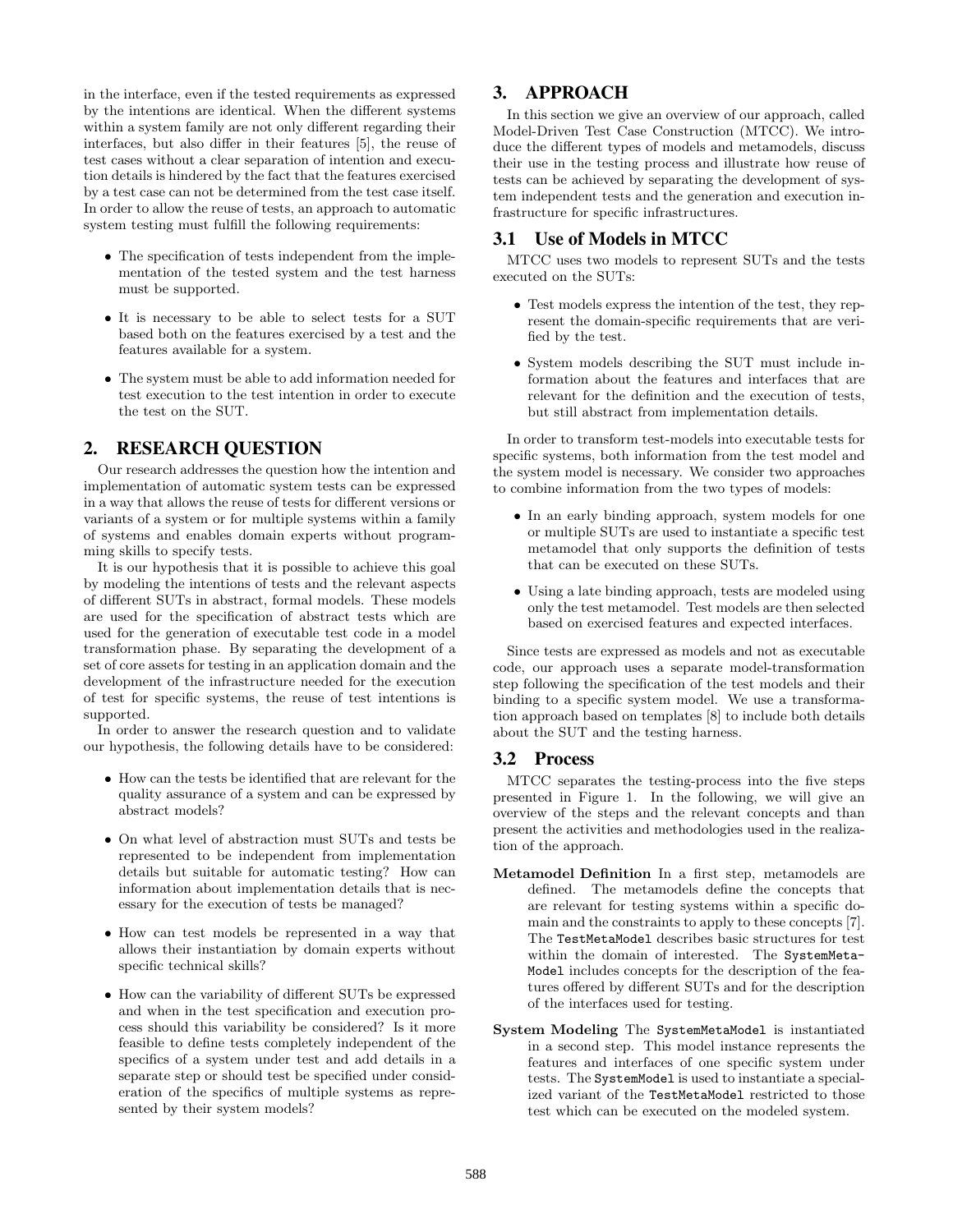

Figure 1: Steps and concepts of the MTCC approach to model-driven test case construction

- Test Modeling A test is modeled by a domain expert using an editing environment.
- Test Generation The previously defined test model is transformed into an executable test case. Details about a SUT and the test runner used for testing are supplied by templates. Templates are source code fragments without an underlying metamodel.
- Test Execution The test case generated by the test generator are executed on the system.

The approach shown in Figure 1 uses an early binding strategy to manage the variability between different SUTs. Information about a SUT as represented by the system models is introduced into a test metamodel before it is instantiated. Test modeling is done based on an restricted Specific-TestMetaModel. We also consider alternative approaches where the TestMetaModel is either restricted with as System-Model representing a superset of multiple systems.

#### 3.3 Reuse of Tests

We consider the specification of test intentions and the preparation of the execution of tests as two separate activities, similar to core asset and product development in the context of software product lines.

- A number of core assets are central to our approach. These include test intentions for a domain of systems expressed in abstract test models. The models are instances of test metamodels. These metamodels, together with metamodels for the systems under test and the infrastructure for system model instantiation and test specification form the core assets of our approach.
- The executable tests for the SUT in combination with the infrastructure used for test generation and execution are a product based on the core assets.

The separation of abstract test models from test generation and test execution allows the reuse of existing tests for different systems if all tested system share the features that are exercised by a test model. Differences in the interfaces of the systems become only relevant in the test generation step where templates include the specific information for systems and test harnesses needed to execute the tests.

#### 4. EVALUATION

We plan to implement and evaluate MTCC in the domain of scientific information retrieval systems. This domain has a number of properties that motivate this choice:

- The domain is rapidly evolving, new features are frequently introduced into existing systems and new systems are implemented. These frequent changes increase the importance of automatic tests.
- Interfaces, data formats and procedures are not standardized. The resulting heterogeneity makes it possible to evaluate MTCC in the context of multiple systems.
- The specific functional and non-functional requirements for scientific information retrieval systems are highly dependent on the use cases of different stakeholders. This motivates the involvement of domain experts in the testing process, especially since concepts like the relevance of a document can not be automatically verified.

MTCC will be evaluated in terms of efficiency and effectiveness. This will be done by constructing automatic system tests for a number of scientific search portals. The SUTs form a system family in that they offer search and browsing functionality over information from the same topic. Since the SUTs share a number of functional and non-functional requirements, but differ in the detailed requirements as in the features offered and in their implementation.

MTCC will be compared to manual testing as well as the automated testing using capture replay techniques. Of central interest is the cost of test specification and execution compared to those approaches and the ability of MTCC to test requirements as defined by domain experts.

#### 5. RELATED WORK

MTCC addresses similar fields of research as model-driven testing (MDT) and automatic acceptance tests. It builds on the concepts of software product line engineering and domain engineering and extends these for the specification of automatic system tests.

MTCC is similar to model-driven testing [3] in that tests are not implemented manually but are generated from a formal model. An important difference between MDT and MTCC is that the latter is based upon a test-complete [2] model of the SUTs and its environment, while MTCC models represent tests and those aspects of a SUT that are necessary for test execution. The semantics of the tests are not derived from the model.

Approaches for the automation of acceptance tests share MTCC's goal to allow test specification by domain experts. In order to do so, FIT [6] or the approach described by Andrea [1] separate the test specification phase from the test execution phase. The difference between MTCC and those approaches is that MTCC addresses the reuse of test specifications for multiple systems.

Testing for Software Product Lines (SPLT) is related to MTCC in that it addresses the generation and execution of tests for systems within a system family. A difference between both approaches is that MTCC does not assume that SUTs are created in a SPL process using the same core assets.